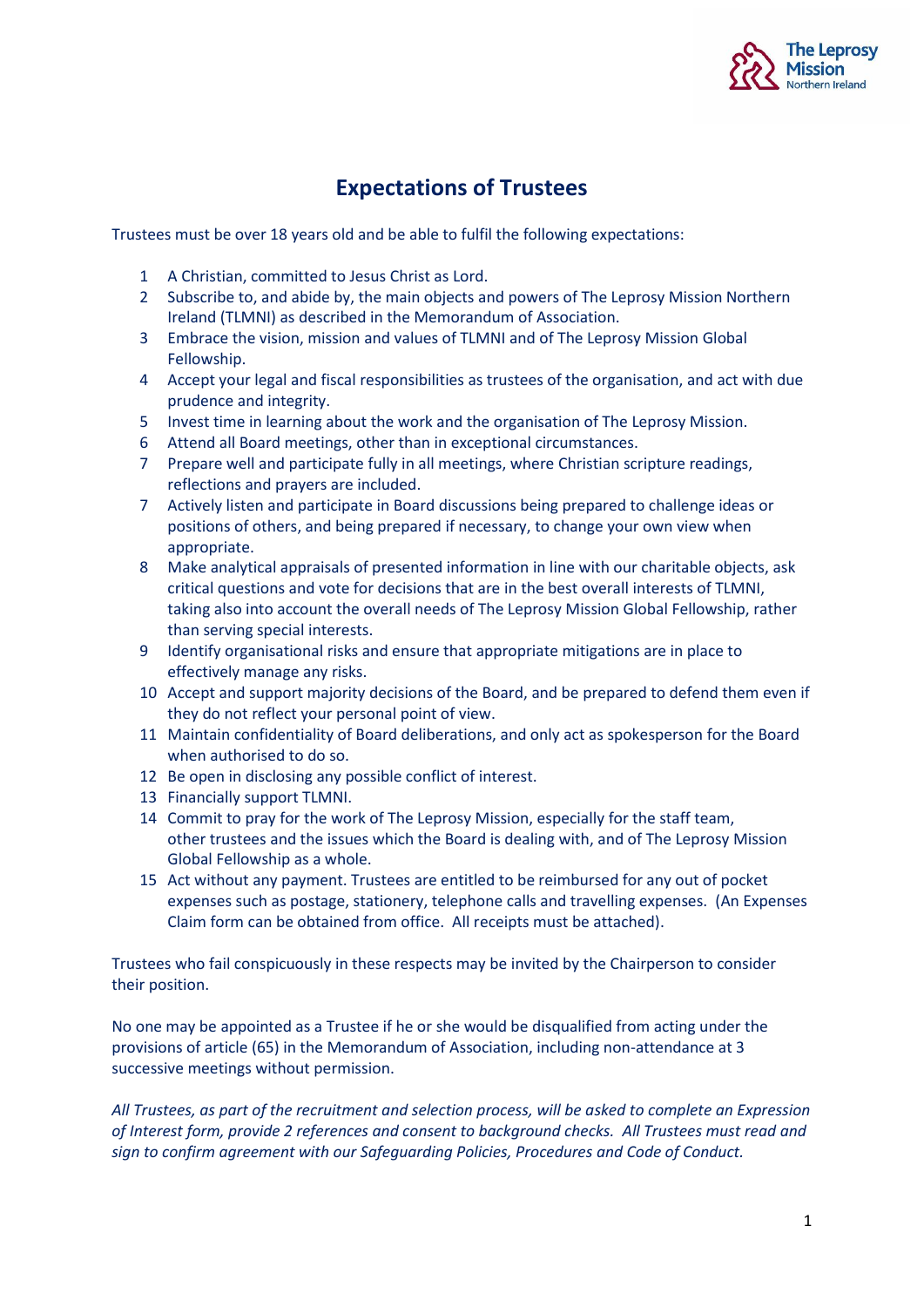

# **Legal Responsibilities of Trustees**

#### **General**

The Board of Trustees is the governing body of The Leprosy Mission Northern Ireland (TLMNI) and is responsible, and held accountable, for the proper governance of the organisation.

TLMNI is a registered charity under law (Registered Charity No: NIC 106322) and is registered as a company limited by guarantee (Company No: NI 640401). Trustees therefore have certain legal responsibilities under both the Charities Act and the Companies Act.

The Charity Commission Northern Ireland (CCNI) is the Government body set up under the Charities Act to oversee and ensure proper standards within the charity sector in Northern Ireland. Trustees are expected to act responsibly and with due prudence, to take proper professional advice, and to make decisions that are in line with the objects and powers defined in the Memorandum of Association. The Board is required to work within the legislative framework of Northern Ireland, which for charities is designed to protect funds that have been donated by the general public and ensure that they are used for the public benefit of others, as outlined in the Memorandum of Association.

#### **A summary of CCNI guidance:**

- Trustees have, and must accept, ultimate responsibility for directing the affairs of a charity and ensuring that it is solvent, well run and delivering the charitable outcomes for the benefit of the public for which it has been setup
- Trustees can generally delegate certain powers to agents or employees, but will and must retain the ultimate responsibility for running the charity

### *a) Duty of compliance*

Trustees must:

- Ensure that the charity complies with charity law, and with the requirements of the Charity Commission as regulator; in particular ensure that the charity prepares reports on what it has achieved and submits Annual Returns and Accounts as required by law
- Ensure that the charity does not breach any of the requirements or rules set out in its governing document and that it remains true to the charitable purpose and objects set out in its Memorandum of Association
- Comply with the requirements of other legislation and other regulators (if any) which govern the activities of the charity
- Act with integrity, and avoid any personal conflicts of interest or misuse of charity funds or assets

#### *b) Duty of prudence*

Trustees must:

- Ensure that the charity is, and will remain, solvent
- Use charitable funds and assets reasonably, and only in furtherance of the charity's objects
- Avoid undertaking activities that might place the charity's endowment funds, assets or reputation at undue risk
- Take special care when investing the funds of the charity, or borrowing funds for the charity to use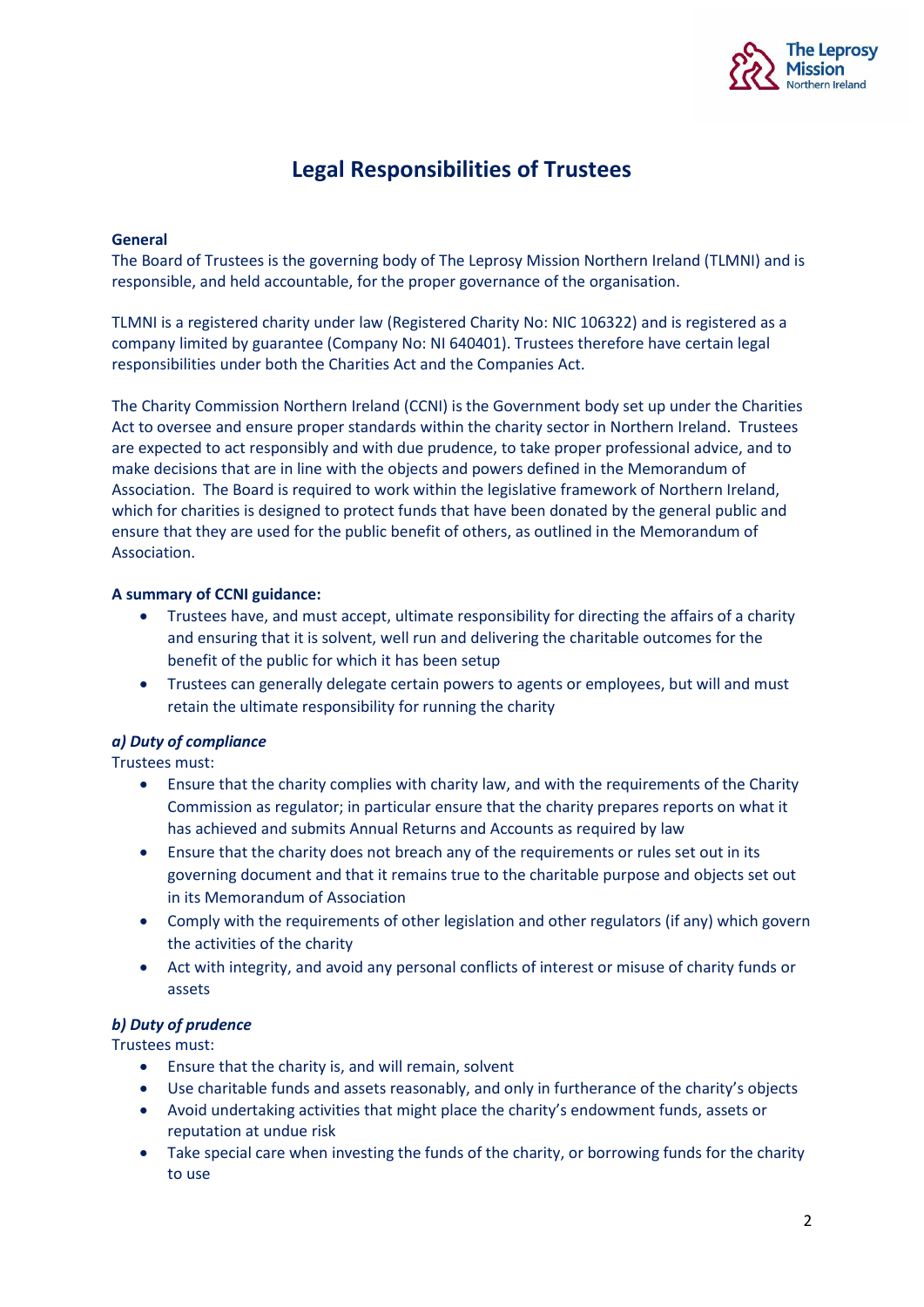

#### *c) Duty of care*

Trustees must:

- Use reasonable care and skill in their work as trustees, using their personal skills and experience as needed to ensure that the charity is well-run and efficient
- Consider getting external professional advice on all matters where there may be material risk to the charity, or where the trustees may be in breach of their duties

If the situation arises that the Board is negligent in these responsibilities, the ultimate sanction is that Trustees will be held accountable. It is important that Trustees are aware of their responsibilities but also put measures in place to properly prepare and support Trustees in their role.

This includes:

- Training sessions for trustees, which enable a deeper understanding of their role and responsibilities
- Regular review by the Board of its performance in the light of *The Code of Good Governance*
- The appointment of an experienced legal adviser (with extensive experience in the Charity sector) to provide advice as required
- The appointment of experienced auditors with extensive experience in the Charity sector

#### **Good Governance**

An effective board will provide good governance and leadership by:

- 1. Understanding its role and responsibilities
- 2. Working well both as individuals and as a team
- 3. Ensuring delivery of organisational purpose
- 4. Exercising appropriate control
- 5. Behaving with integrity and by being open and accountable

It is not possible in this information pack to include, in detail, the legal responsibilities of the Board. However the following documents should be reviewed as useful references and guides:

- The Code of Good Governance [\(www.diycommitteeguide.org\)](http://www.diycommitteeguide.org/)
- [www.NICVA.org/resource/charity-](http://www.nicva.org/resource/charity-trustees)trustees'-duties
- [https://www.gov.uk/government/publications/charity-trustee-welcome-pack/charity](https://www.gov.uk/government/publications/charity-trustee-welcome-pack/charity-trustee-welcome-pack)[trustee-welcome-pack](https://www.gov.uk/government/publications/charity-trustee-welcome-pack/charity-trustee-welcome-pack)

#### **Attendance**

It is important that all trustees attend meetings regularly and participate fully in the discussions and activities:

a)because trustees are jointly and severally responsible for the decisions taken by the group. Individual members cannot fulfil this responsibility if regularly absent

b)because the number and background of the trustees has been carefully selected to be both representative and to provide the Board with a wide range of skills. The regular absence of an individual member would distort this balance